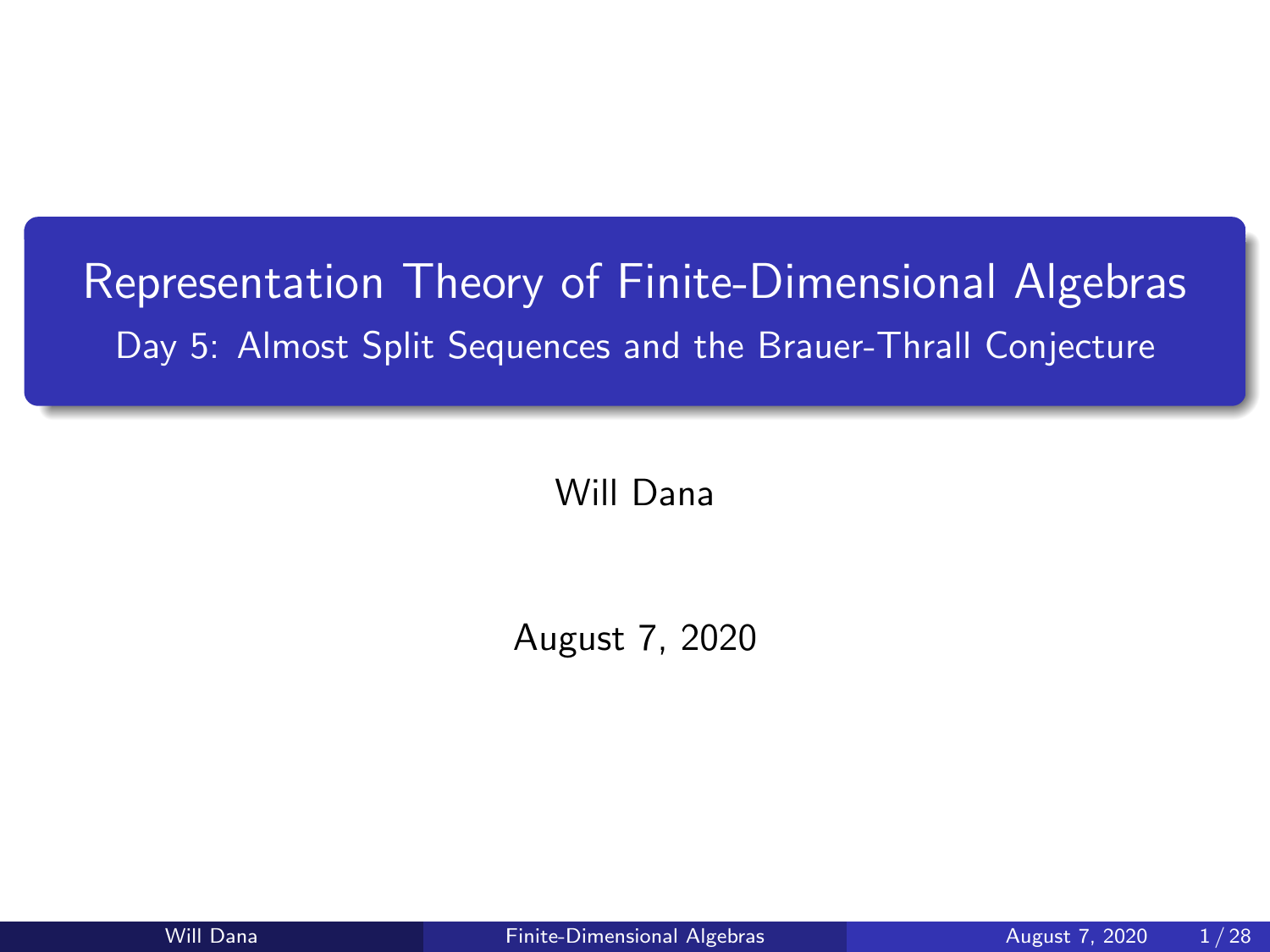







[The Auslander-Reiten quiver](#page-17-0)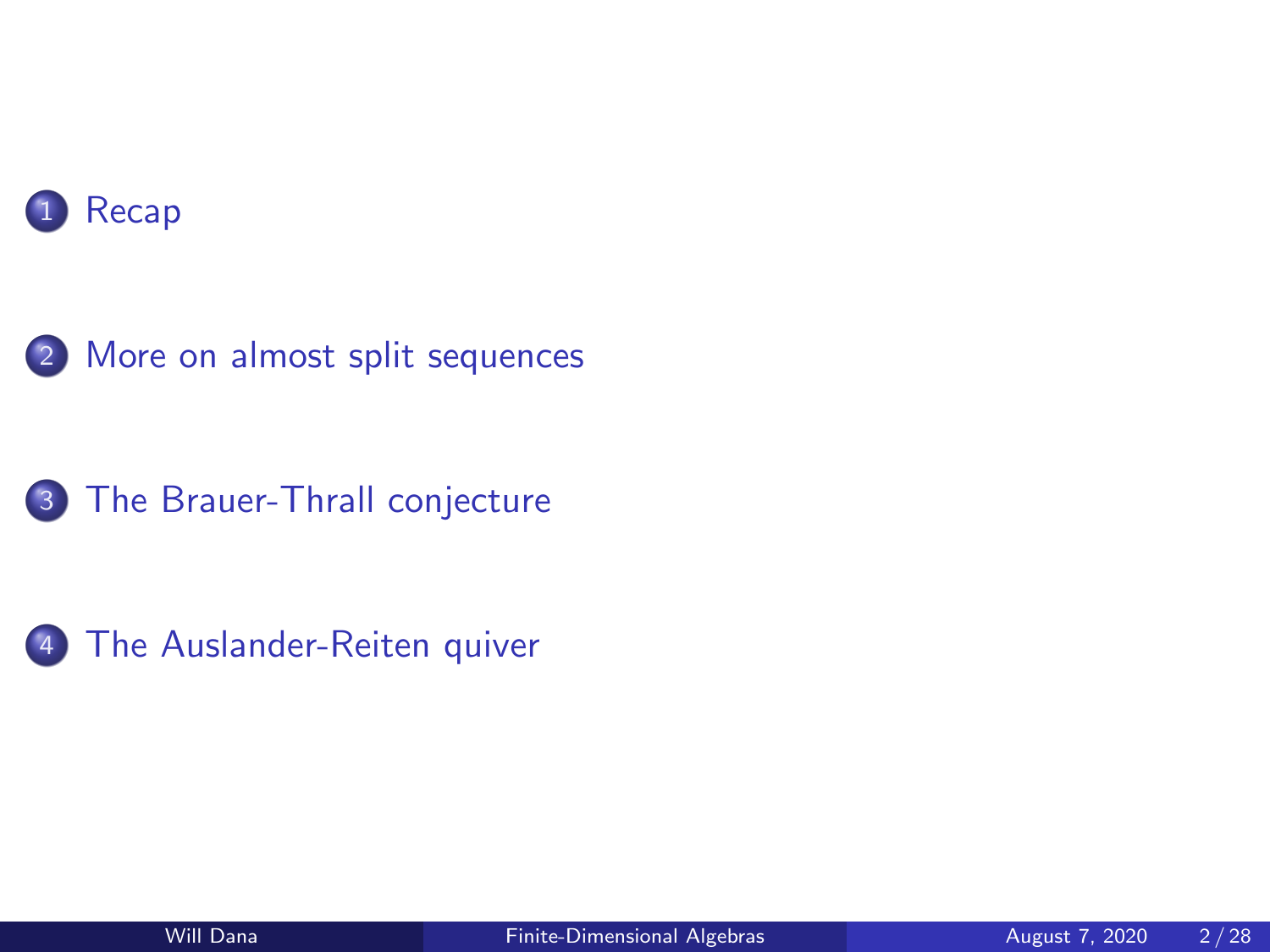- <span id="page-2-0"></span> $\bullet$  We defined the **Auslander-Reiten transform**  $D$  Tr, which turns nonprojective indecomposable modules into noninjective indecomposable ones.
- We used this to construct an infinite sequence of indecomposable modules for  $k[x,y]/(x,y)^2$
- We introduced the concept of almost split sequences.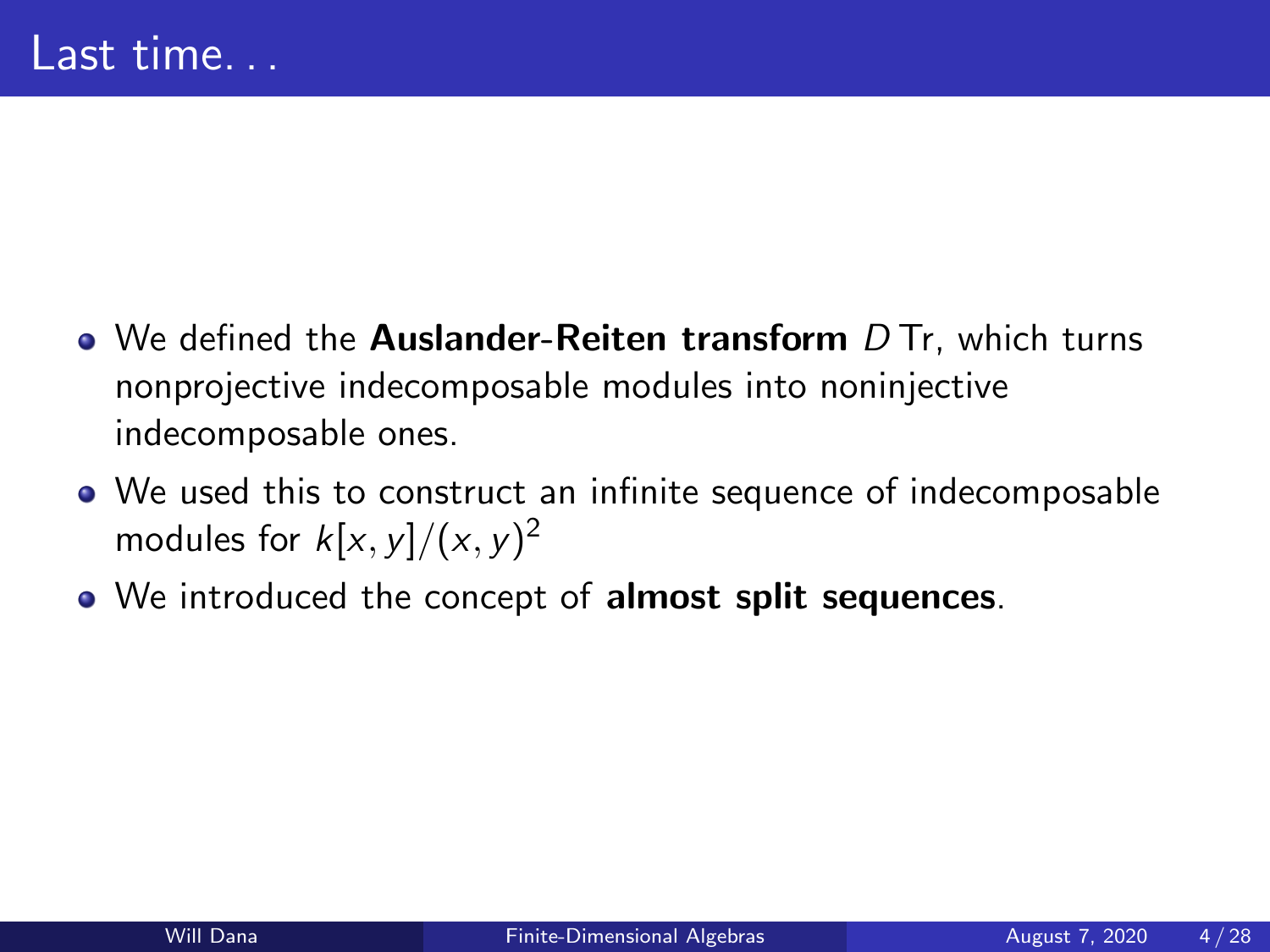A morphism  $f : B \to C$  is right almost split if:

- It is not a split surjection.
- If  $h: X \to C$  is not a split surjection, it factors through f:

$$
X
$$
\n
$$
B \xrightarrow{\kappa^2 \atop \kappa^2} C
$$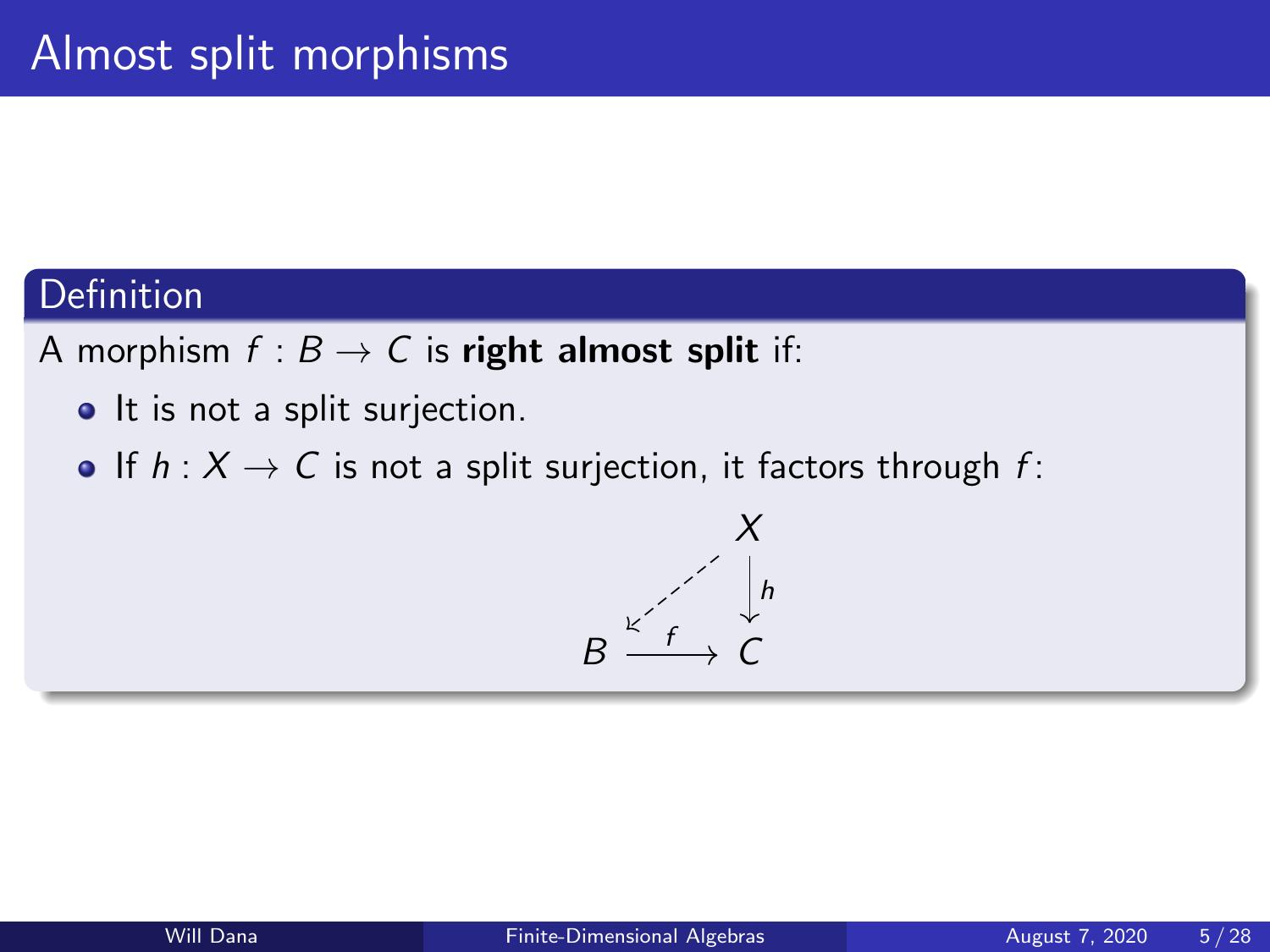A morphism  $g : A \rightarrow B$  is left almost split if:

- It is not a split injection.
- If  $e : A \rightarrow Y$  is not a split injection, it factors through g:

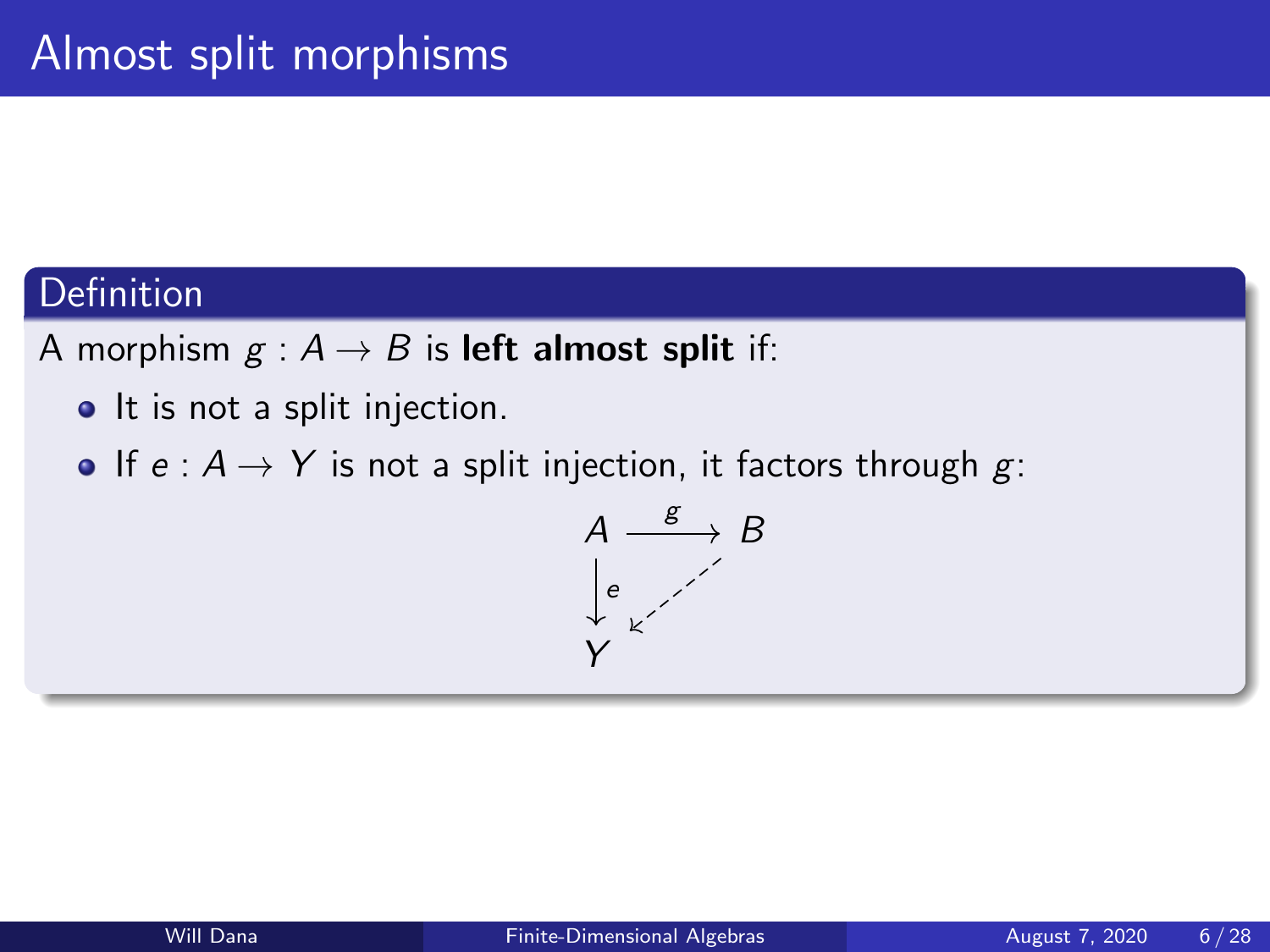An exact sequence

$$
0 \to A \xrightarrow{f} B \xrightarrow{g} C \to 0
$$

is an almost split sequence if  $f$  is left almost split and  $g$  is right almost split.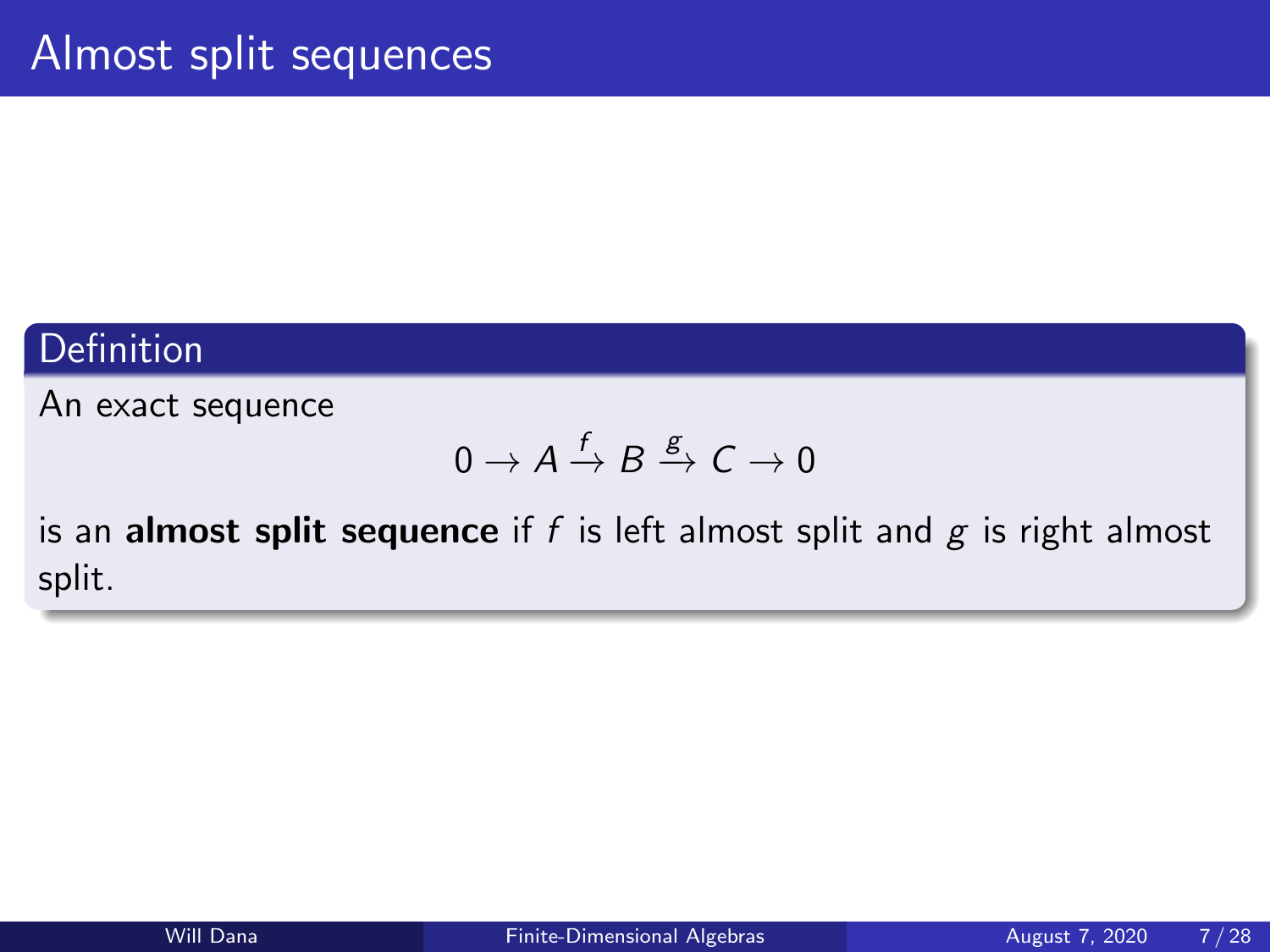#### Theorem

 $(1)$  Let C be an indecomposable, non-projective module. Then there exists an almost split sequence

### $0 \to D$  Tr  $C \to B \to C \to 0$

and any almost split sequence ending at C is isomorphic to this one.

 $(2)$  Let A be an indecomposable, non-injective module. Then there exists an almost split sequence

$$
0 \to A \to B \to \text{Tr } D A \to 0
$$

and any almost split sequence starting from A is isomorphic to this one.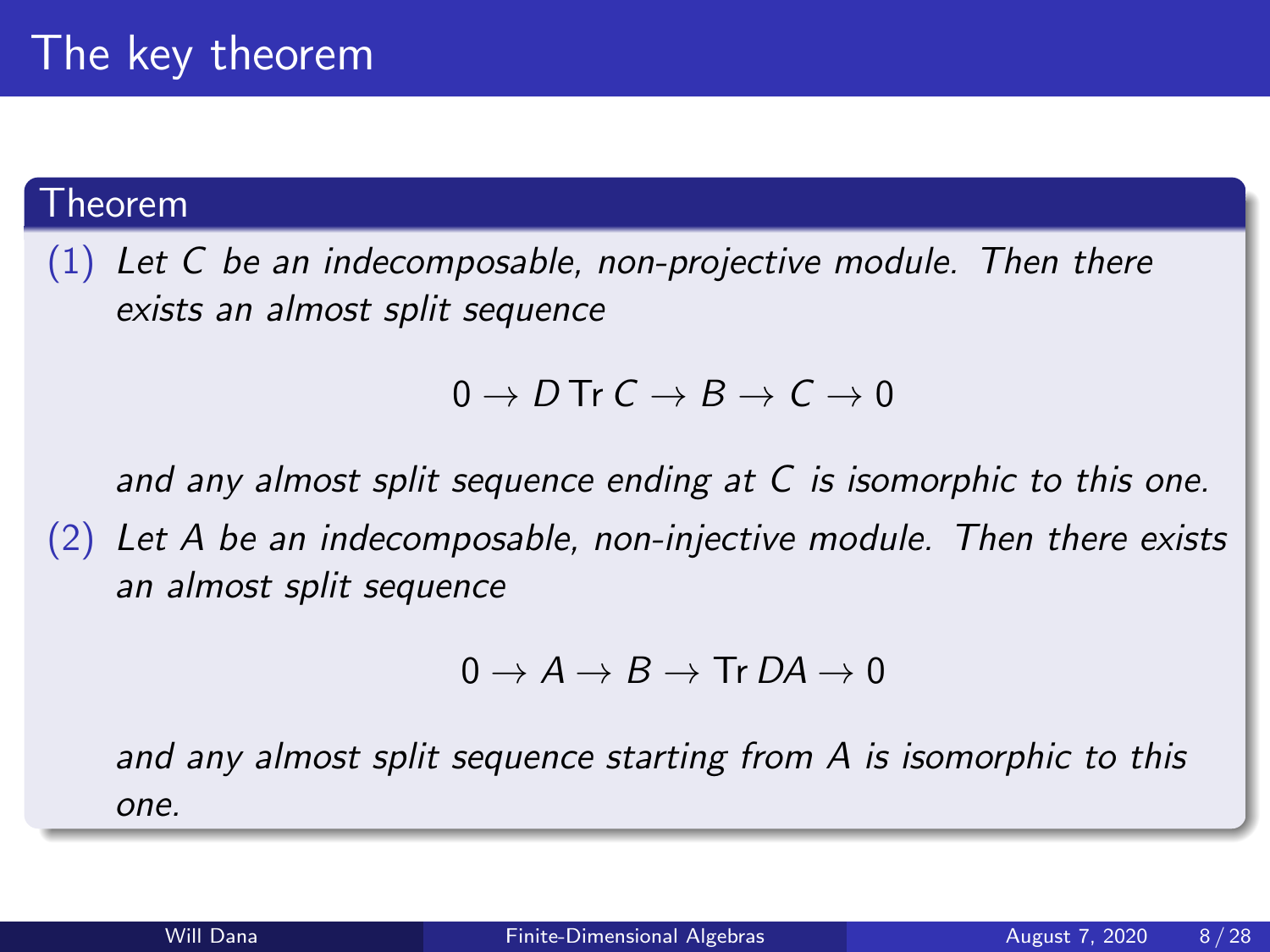<span id="page-7-0"></span>Idun Reiten, The use of almost split sequences in the representation theory of artin algebras.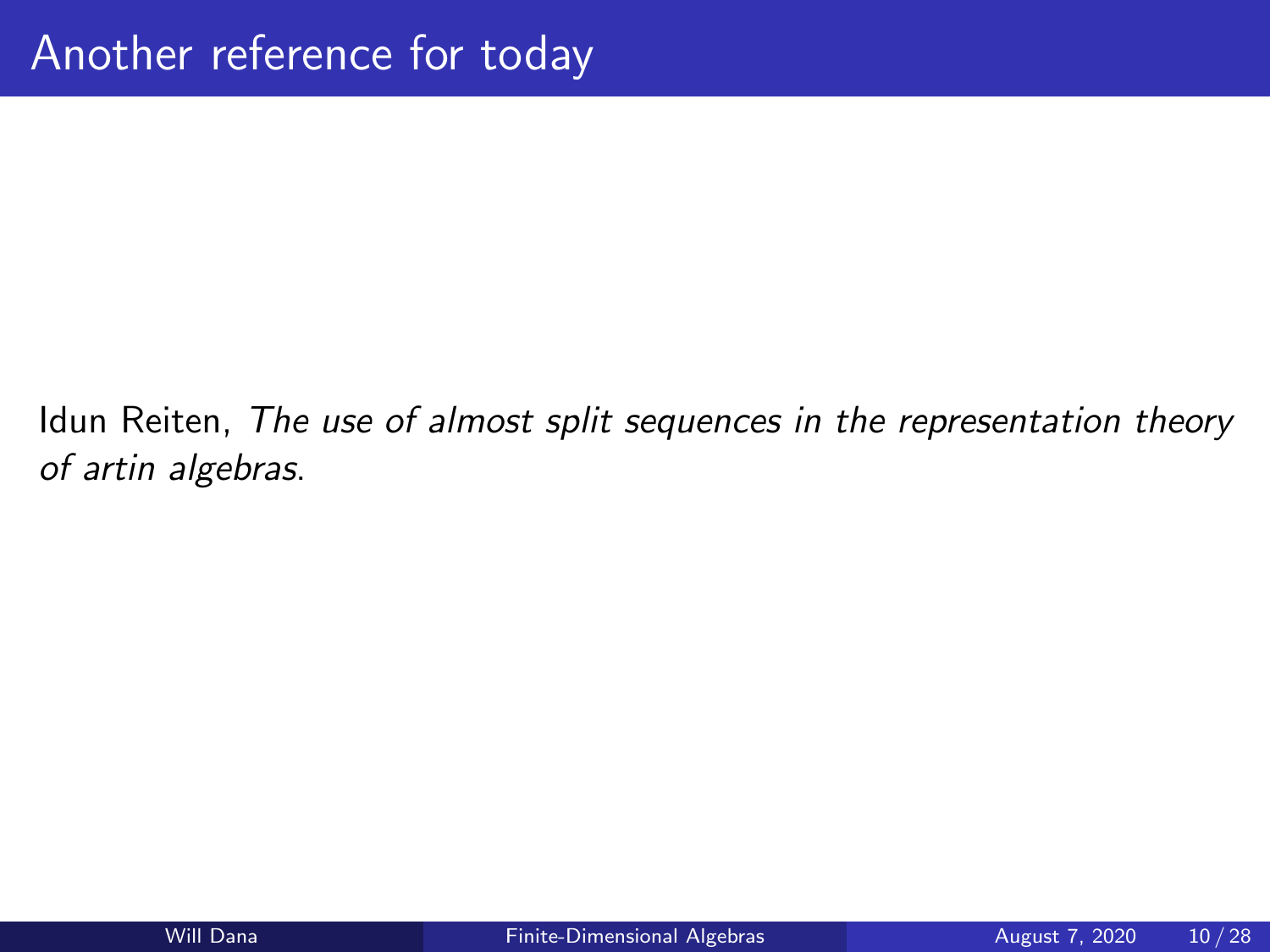A morphism is (right/left) minimal almost split if it is both (right/left) minimal and (right/left) almost split.

# Proposition

For an exact sequence

$$
0\to A\stackrel{f}{\to}B\stackrel{g}{\to}C\to 0
$$

the following are equivalent:

- (1) The sequence is almost split.
- $(2)$  g is minimal right almost split.
- (3) g is right almost split and  $A = D$  Tr C
- (4) The dual versions of these things.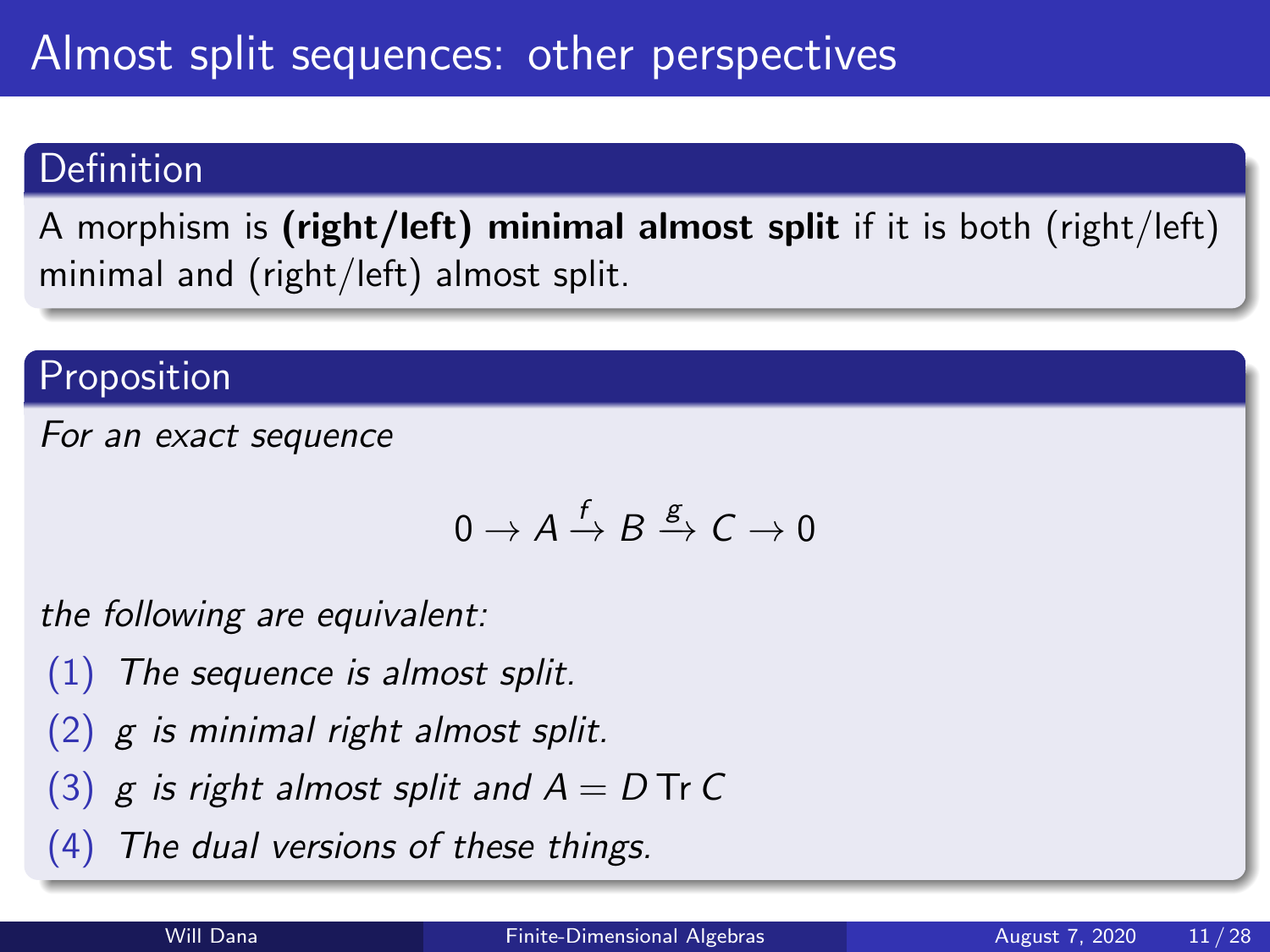# Minimal almost split morphisms to/from  $(pro/in)$  jectives

Even though projective modules can't be the right ends of almost split sequences, they still admit minimal right almost split morphisms:

## Proposition

Let P be an indecomposable projective module. Then the inclusion  $\mathfrak{r}P \hookrightarrow P$  is minimal right almost split.

## Proof.

Any map  $X \rightarrow P$  which isn't a split surjection isn't a surjection, so it factors through the unique maximal submodule  $\mathfrak{r}P \subset P$ .

Even though injective modules can't be the left ends of almost split sequences, they still admit minimal left almost split morphisms:

## Proposition

Let I be an indecomposable injective module. Then the projection  $I \rightarrow I /$  soc *I* is minimal left almost split.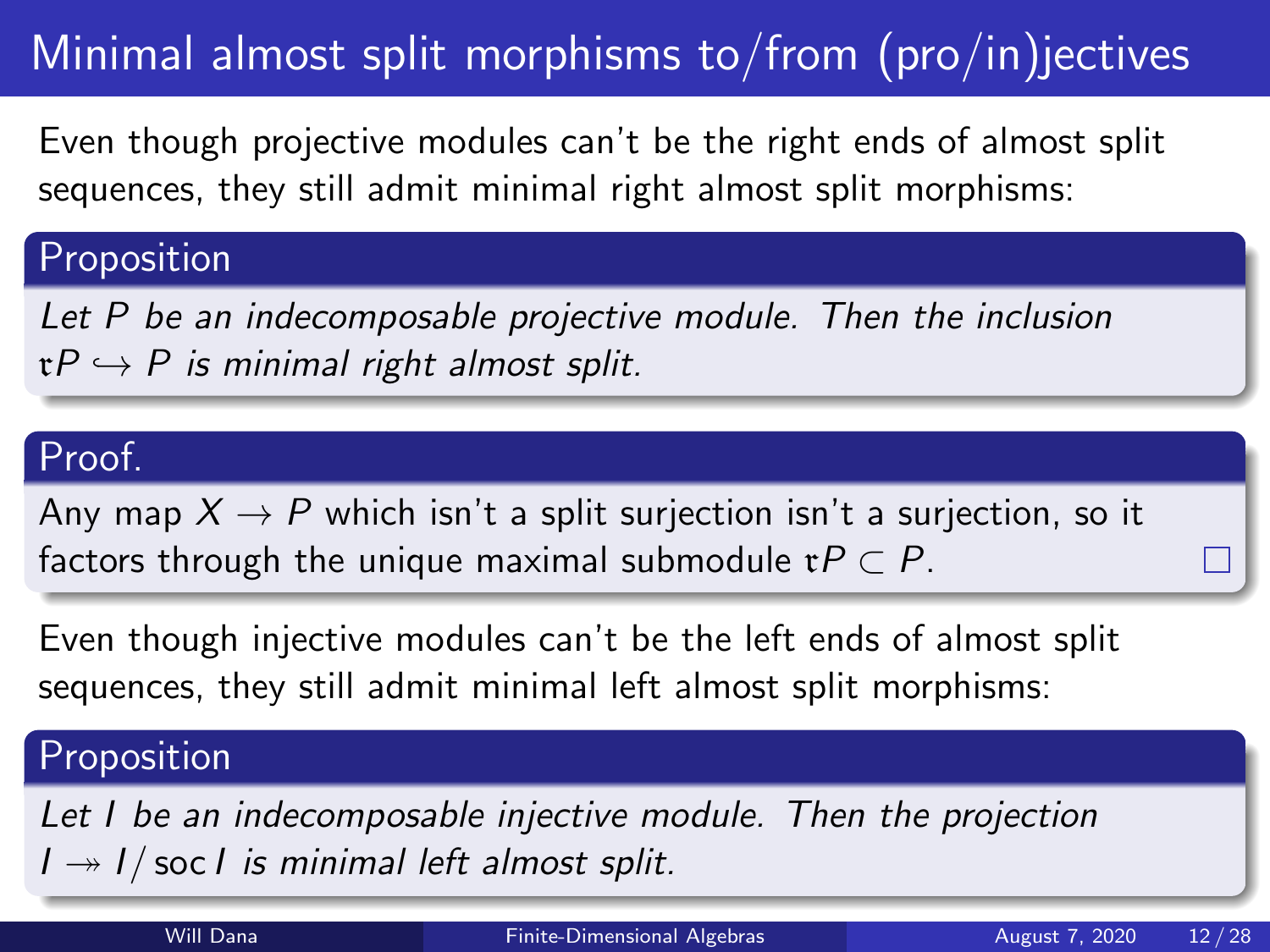# Irreducible morphisms

## **Definition**

A morphism  $f : A \rightarrow B$  is **irreducible** if:

- It is not a split injection or a split surjection.
- For any maps  $g : A \rightarrow X$ ,  $h : X \rightarrow B$  such that  $hg = f$ , either g is a split injection or  $h$  is a split surjection.

## Proposition

For a nonzero morphism  $f : A \rightarrow B$  with B indecomposable, the following are equivalent:

- $\bullet$  f is irreducible.
- There exists a map  $f': A' \to B$  such that  $(f, f'): A \oplus A' \to B$  is minimal right almost split.
- There exists a map  $f' : A \rightarrow B'$  such that  $(f, f') : A \rightarrow B \oplus B'$  is minimal left almost split.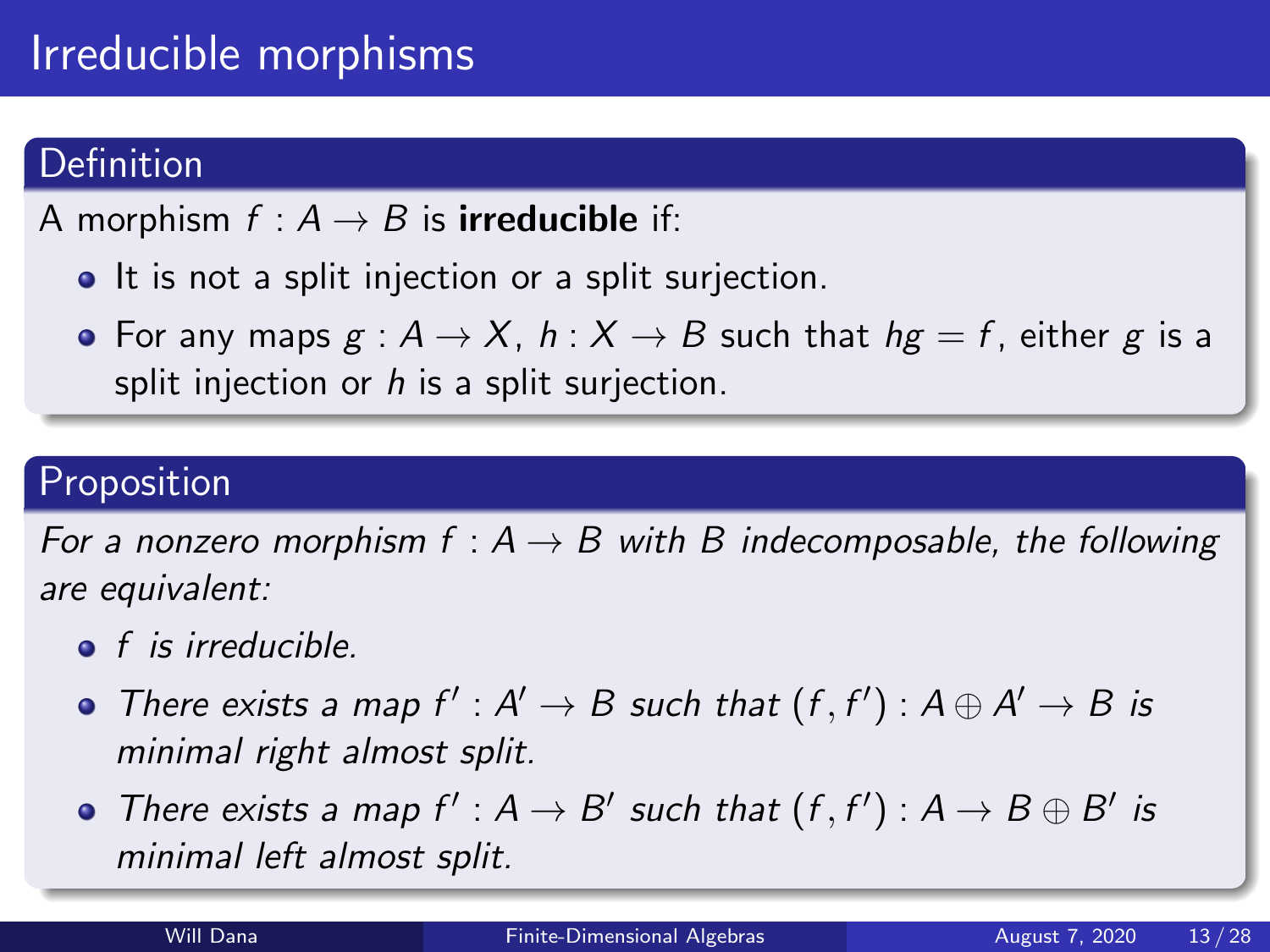• The mere existence of almost split sequences has an interesting consequence:

## Proposition

For a fixed indecomposable module B, there are only finitely many indecomposable modules admitting nonzero irreducible morphisms to or from B.

• Importantly, this is true even if there are infinitely many indecomposables.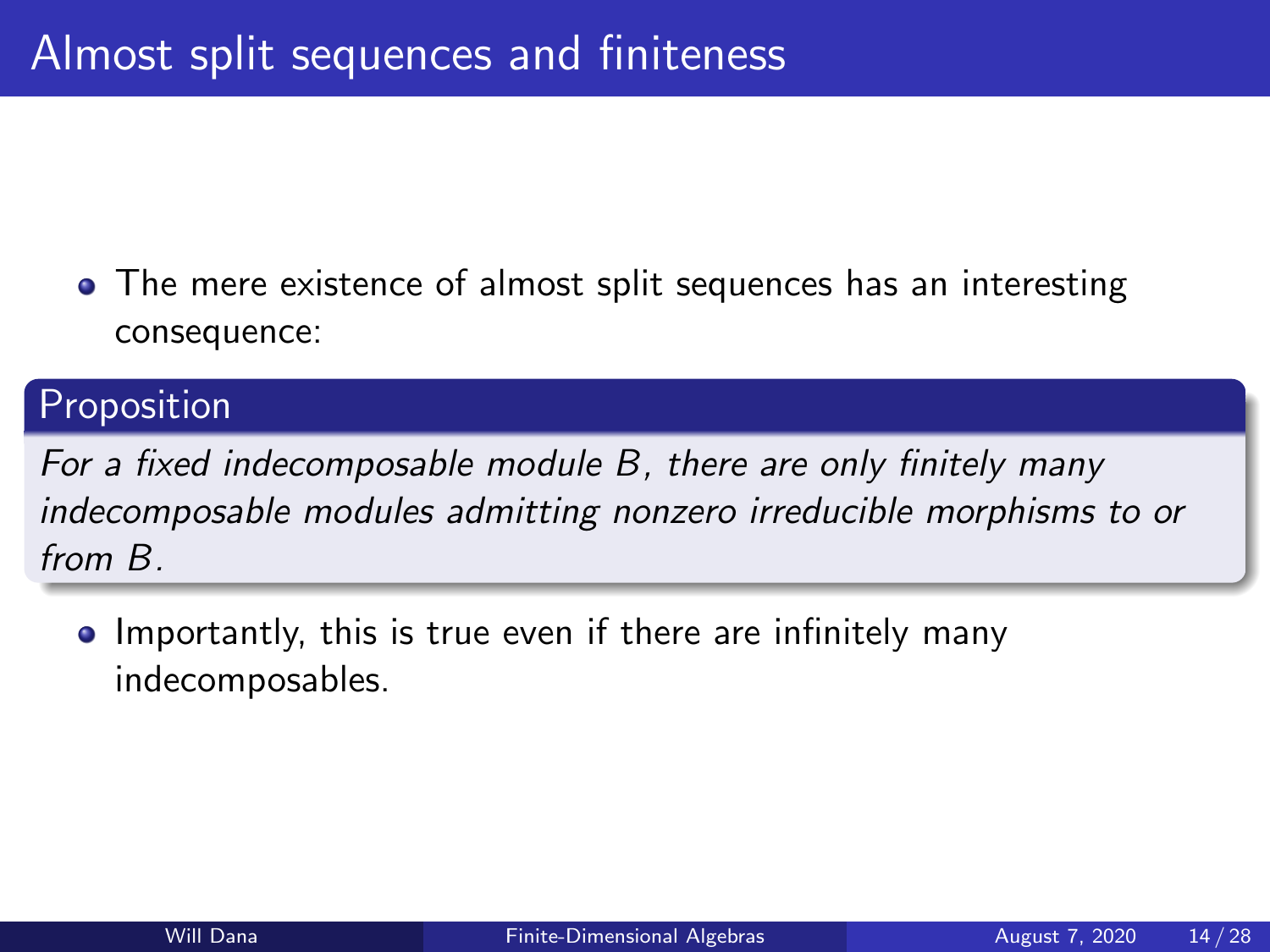<span id="page-12-0"></span>An algebra  $\Lambda$  is **finite type** if it has finitely many indecomposable representations.

## Theorem (Brauer-Thrall "Conjecture")

An algebra Λ is finite type if and only if there is a bound on the length of the indecomposables.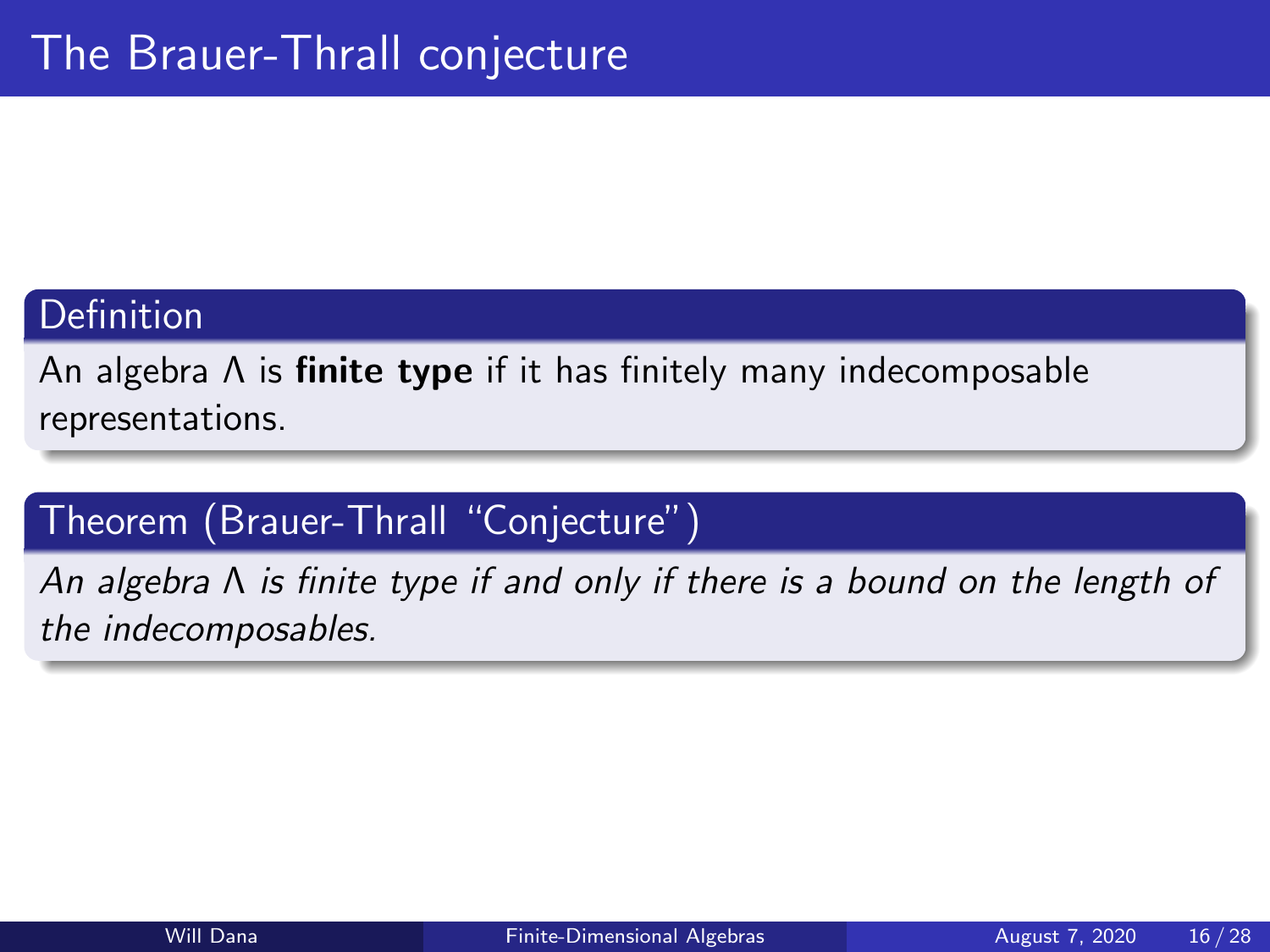• In what follows, assume that there is a bound on the lengths of indecomposable Λ-modules.

#### Lemma

If  $f_i: A_i \rightarrow A_{i+1}$  are nonisomorphisms between indecomposable modules  $A_i$  for  $1 \le i \le 2^n - 1$ , and  $\ell(A_i) \le n$  for all i, then  $f_{2^n-1} \cdots f_1 = 0$ .

• In particular, there is a bound on the length of chains

$$
A_0 \to A_1 \to \cdots \to A_n
$$

such that the modules are indecomposable, the morphisms are not isomorphisms, and the composition is nonzero.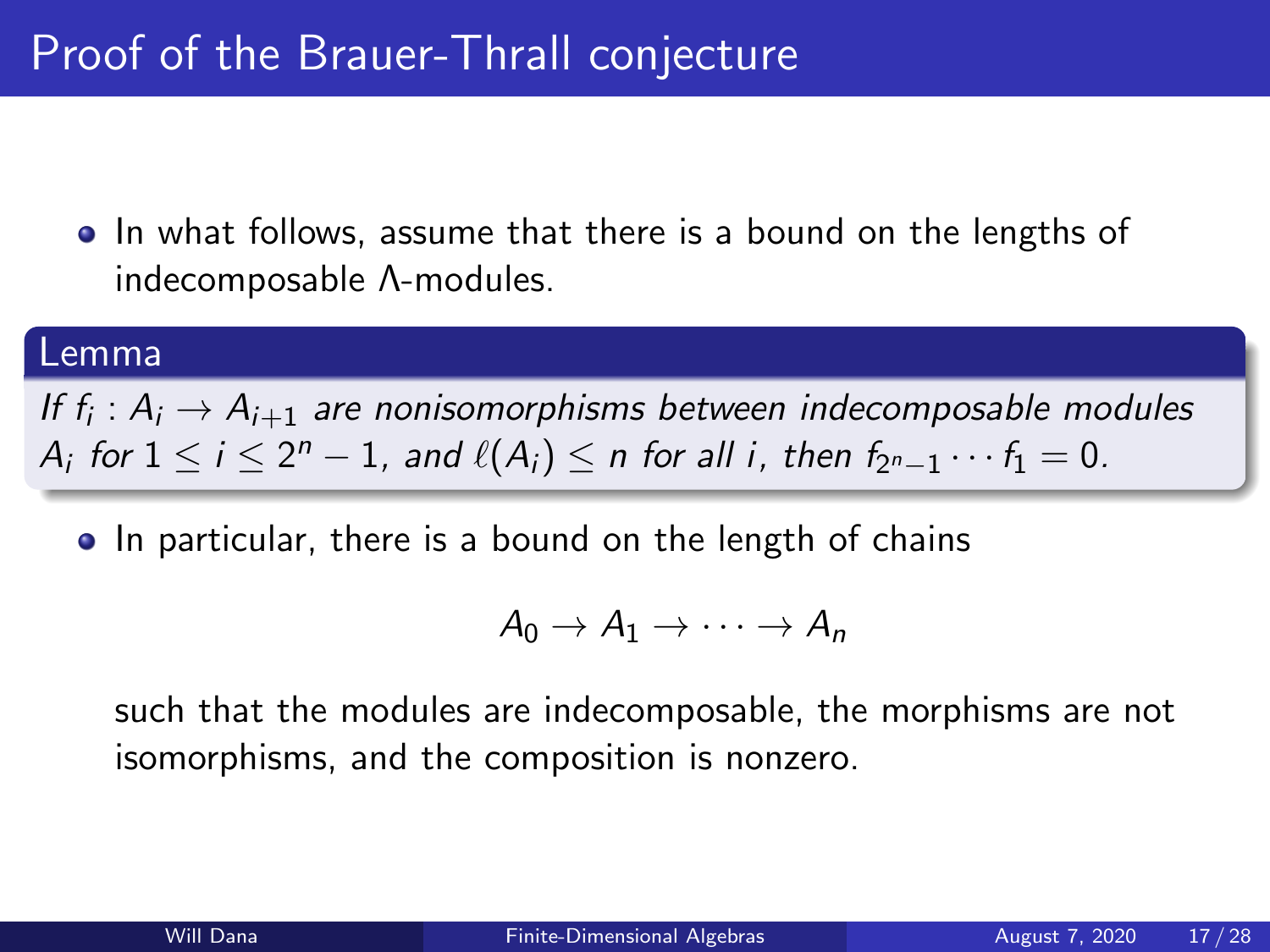#### Lemma

Let  $f: X \to C$  be a nonzero nonisomorphism between indecomposable modules. Then there is a finite chain of irreducible morphisms between indecomposable modules  $X \to Y_1 \to \cdots \to Y_n \to C$  with nonzero composition. (I'll call this an "irreducible chain".)

### Proof.

Take a minimal right almost split morphism  $g : B \to C$ . Because  $f: X \to C$  is not an isomorphism, we can find  $h: X \to B$  such that  $f = gh$ . Now break B down into indecomposables  $B_1 \oplus \cdots \oplus B_m$ . There must be some *i* such that the composition of the restricted maps  $X \to B_i \to C$  is nonzero. Note that  $B_i \to C$  is irreducible. If  $X \to B_i$  is an isomorphism, we're done. Otherwise, repeat this process with the map  $X \rightarrow B_i.$  By the previous slide's observation, it must eventually stop.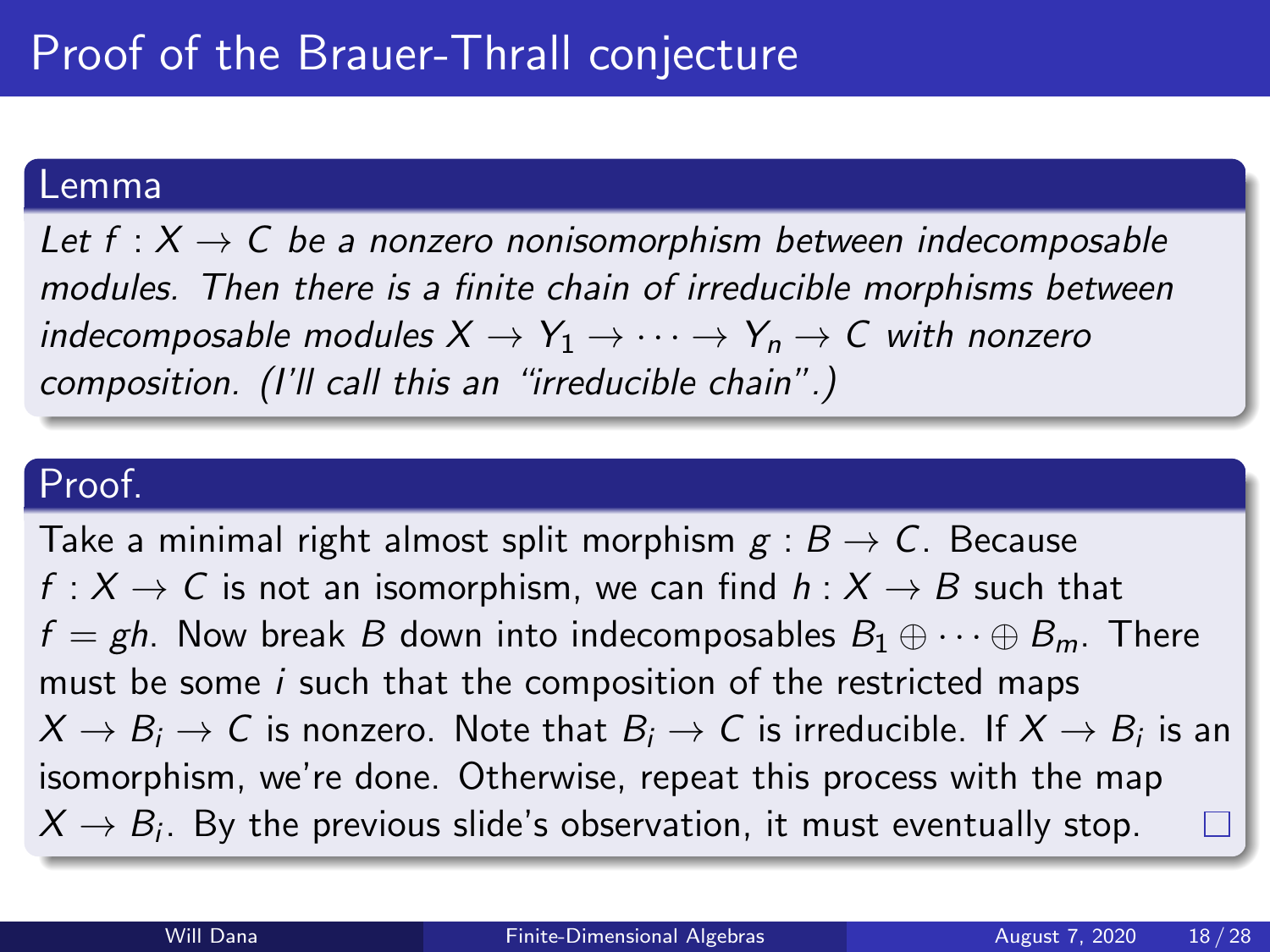# Proof of the Brauer-Thrall conjecture

## **Corollary**

For any nonsimple indecomposable module  $X$ , there is an irreducible chain starting at  $X$  and ending at a simple module.

### Proof.

Let S be a summand of  $X/\mathfrak{r}X$ , which is semisimple. Then we have a nonzero nonisomorphism  $X \to X/\mathfrak{r}X \to S$ . By the previous result, there is also an irreducible chain from  $X$  to S.

## Proposition

For a fixed indecomposable module C, there are only finitely many indecomposable modules occurring in irreducible chains ending at C.

# Proof.

There are only finitely many indecomposables admitting irreducible maps to C. Repeat, and use the boundedness of irreducible chains.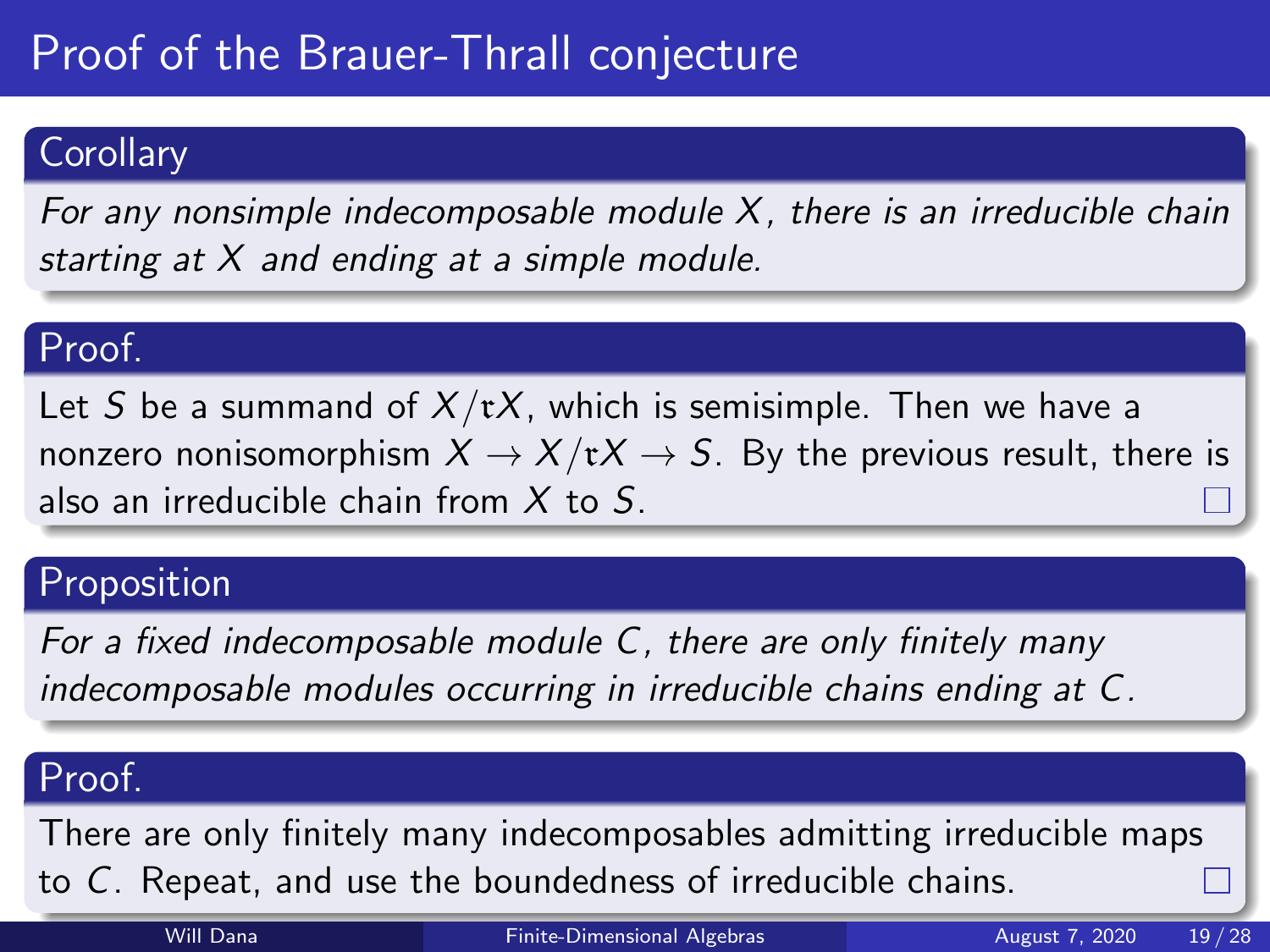- There are finitely many simples, and every indecomposable module falls into one of finitely many chains ending at those simples, which have bounded length. So Λ is finite type!
- Brauer-Thrall in action: recall the parametrized family of indecomposable quiver representations

$$
\mathbb{C} \xrightarrow[t]{\hspace{0.5cm}1} \mathbb{C}
$$

• These all have length 2, which tells us there must be more indecomposables lurking out there. . . .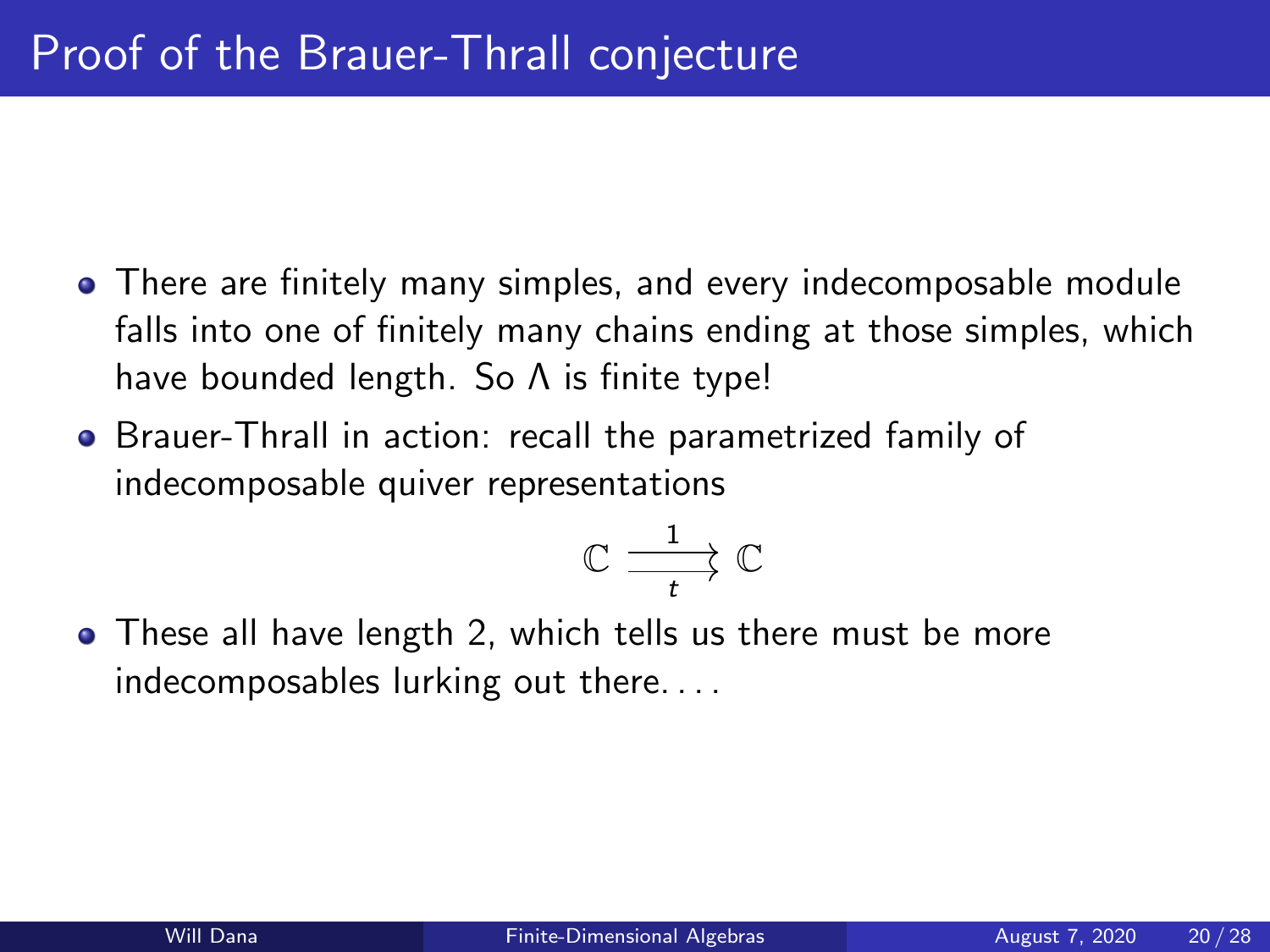# <span id="page-17-0"></span>More on irreducible morphisms

• We previously showed that, if  $\Lambda$  is finite type and  $X \to C$  is a nonisomorphism between indecomposables, we can construct an irreducible chain

$$
X \to Y_1 \to \cdots Y_n \to C
$$

- We constructed this chain by lifting our map through right almost split morphisms and pulling off irreducible morphisms from those.
- **If** we keep track of all the chains we build this way and add them together, we get the original morphism back!

## Proposition

For a finite type algebra Λ, any nonzero nonisomorphism between indecomposable modules is a sum of compositions of irreducible maps between indecomposables.

This gives us a sense in which irreducible morphisms are building blocks.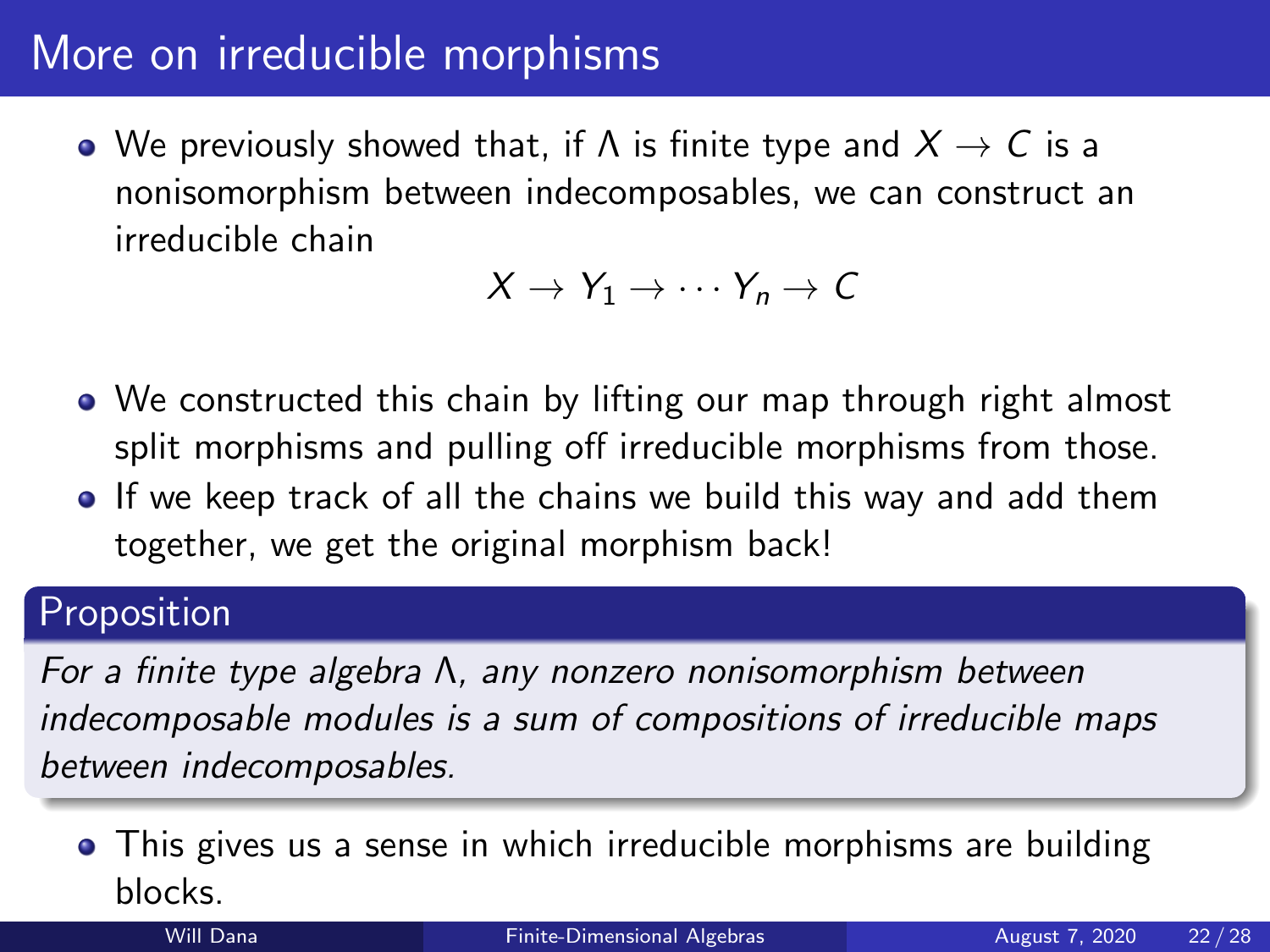The Auslander-Reiten quiver of an algebra Λ has

- vertices given by isomorphism classes of indecomposable modules
- arrows given by nonzero irreducible maps

Also, if our field isn't algebraically closed, we need to put some labels on the arrows, but let's not worry about that.

• The connection between almost split sequences and irreducible maps gives us some nice constraints on what the Auslander-Reiten quiver can look like.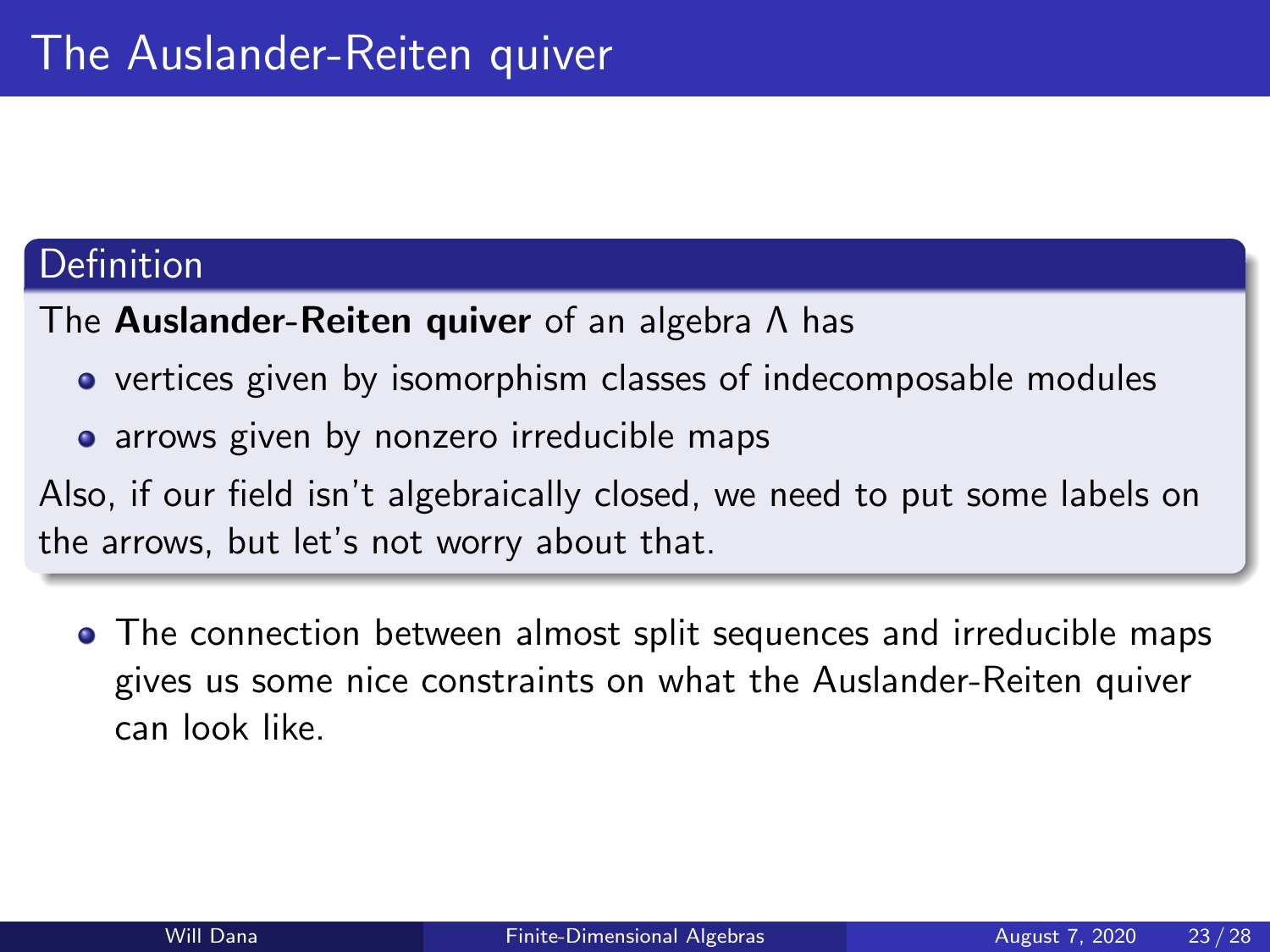# A simple example

- Consider the quiver  $1 \rightarrow 2 \rightarrow 3$ . We denote its indecomposables by their dimension vectors: for example, 110 denotes  $k \to k \to 0$ .
- Through various tricks, we can find 3 almost split sequences:

$$
0 \longrightarrow 001 \longrightarrow 011 \longrightarrow 010 \longrightarrow 0
$$
  
\n
$$
0 \longrightarrow 011 \longrightarrow \oplus \longrightarrow 110 \longrightarrow 0
$$
  
\n
$$
0 \longrightarrow 010 \longrightarrow 110 \longrightarrow 100 \longrightarrow 0
$$
  
\n
$$
0 \longrightarrow 010 \longrightarrow 110 \longrightarrow 100 \longrightarrow 0
$$

Each one of these sequences gives a piece of the Auslander-Reiten quiver:

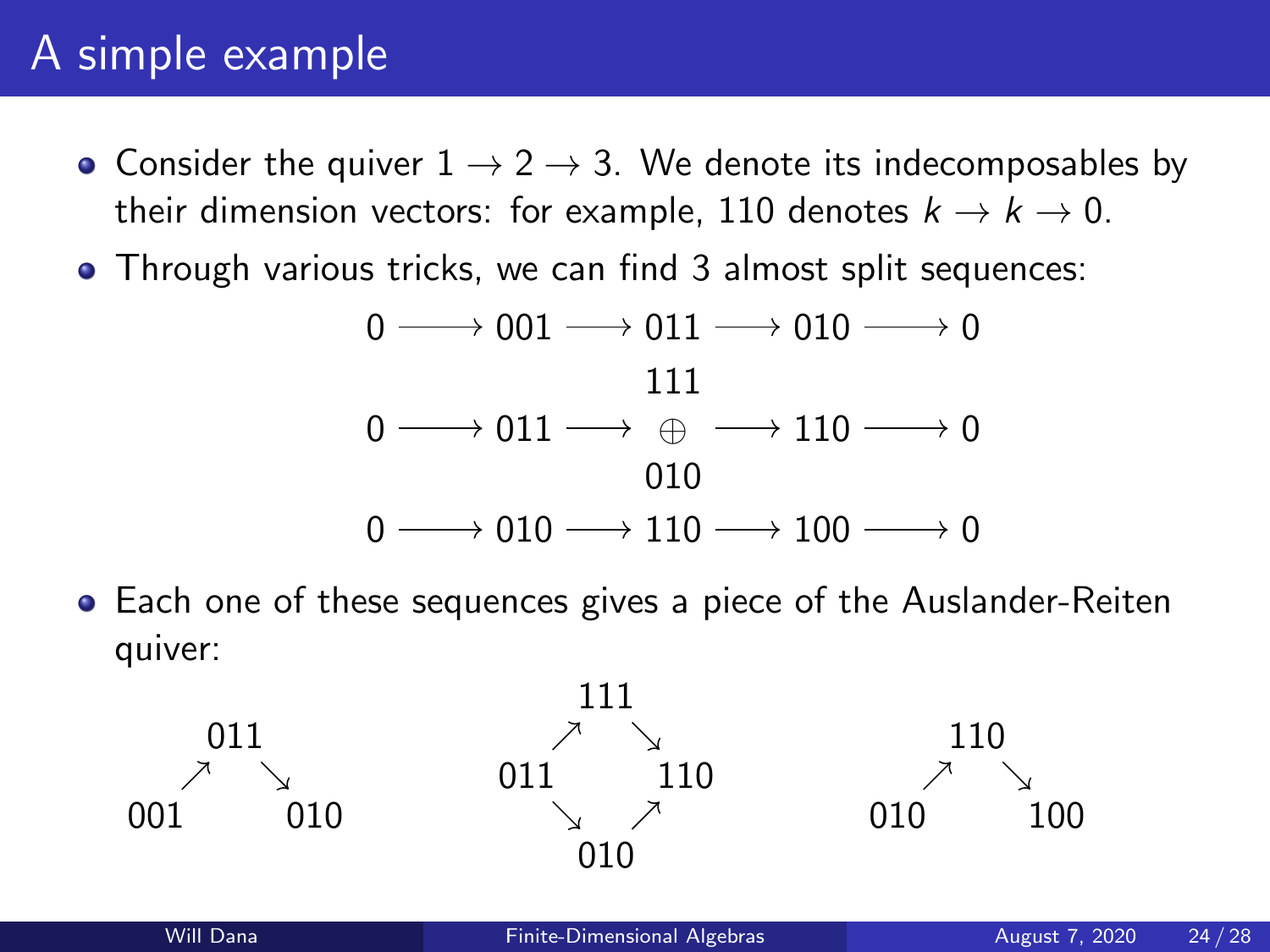# A simple example



- Here we also include a dashed arrow indicating the Auslander-Reiten transform.
- Note that the projectives are those which don't start an arrow, and the injectives are those which don't end one.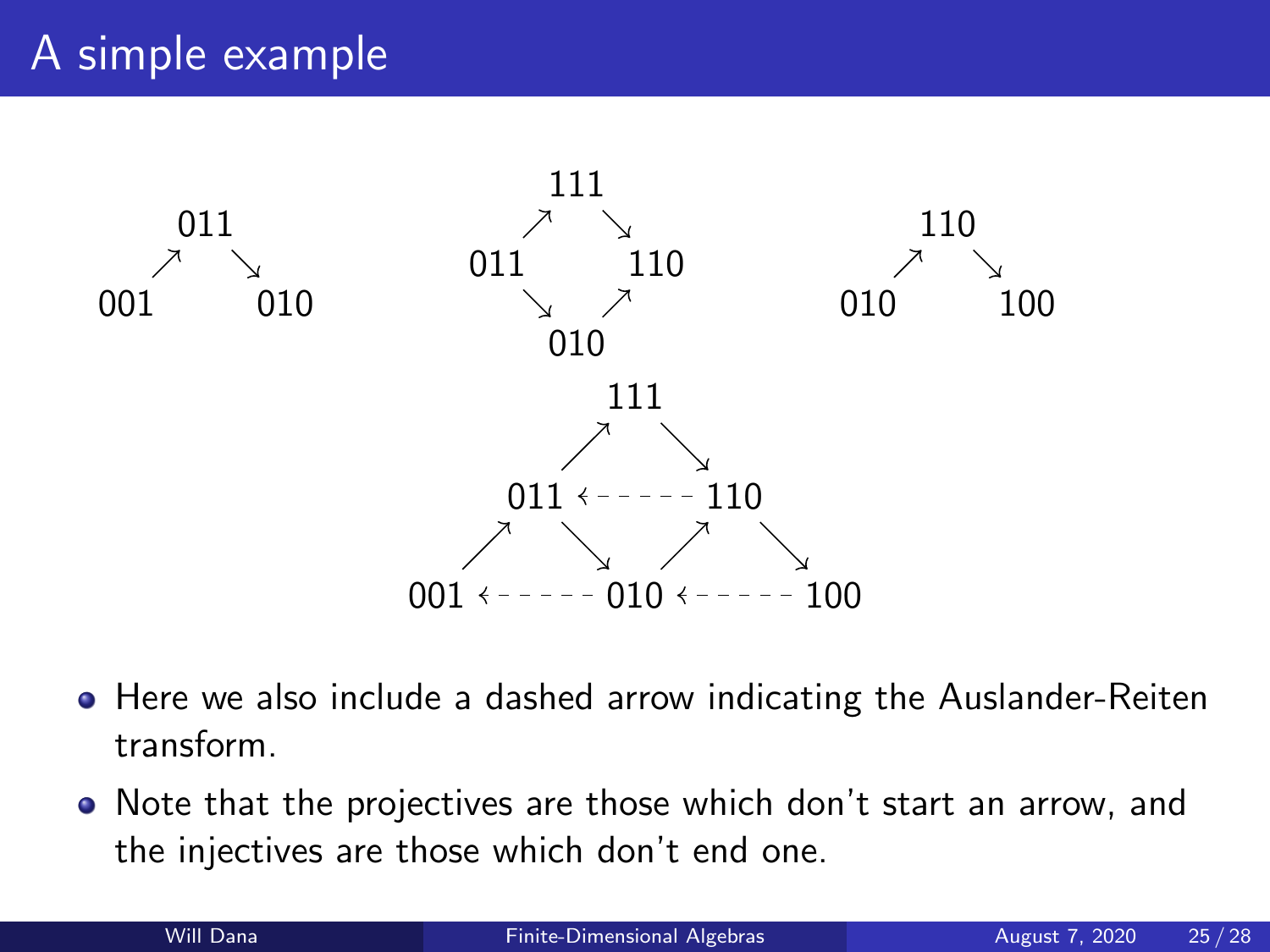# What does the Auslander-Reiten quiver tell us?

- Note that for C indecomposable nonprojective, any irreducible  $\alpha : B \to C$  is matched by an irreducible  $\sigma(\alpha) : D$  Tr  $C \to B$ .
- Furthermore, since this matching comes from exact sequences, we have for any fixed  $C$  the **mesh relation**

$$
\sum_{\alpha:\mathcal{B}\rightarrow\mathcal{C}}\alpha\sigma(\alpha)=0
$$

## **Definition**

### The mesh category has

- As objects, vertices in the Auslander-Reiten quiver.
- For two objects  $A, B$ , Hom $(A, B)$  is the space of formal linear combinations of paths from  $A$  to  $B$  in the Auslander-Reiten quiver, modulo the mesh relation.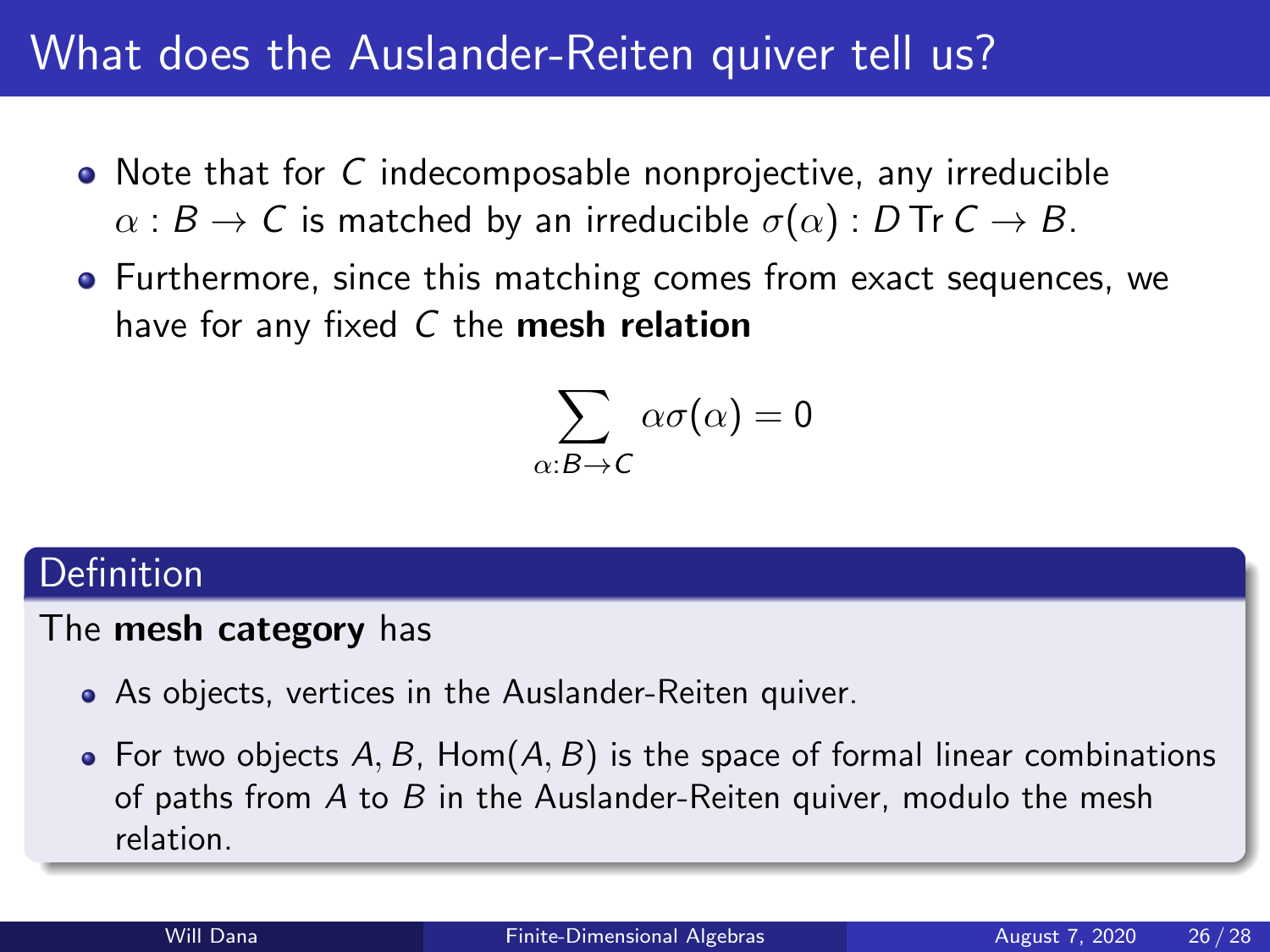# Theorem (Bautista-Gabriel-Roiter-Salmerón 1985)

Let k be an algebraically closed field, char  $k \neq 2$ . Let  $\Lambda$  be a finite-dimensional k-algebra of finite type. Then the full subcategory of indecomposable modules is equivalent to the mesh category.